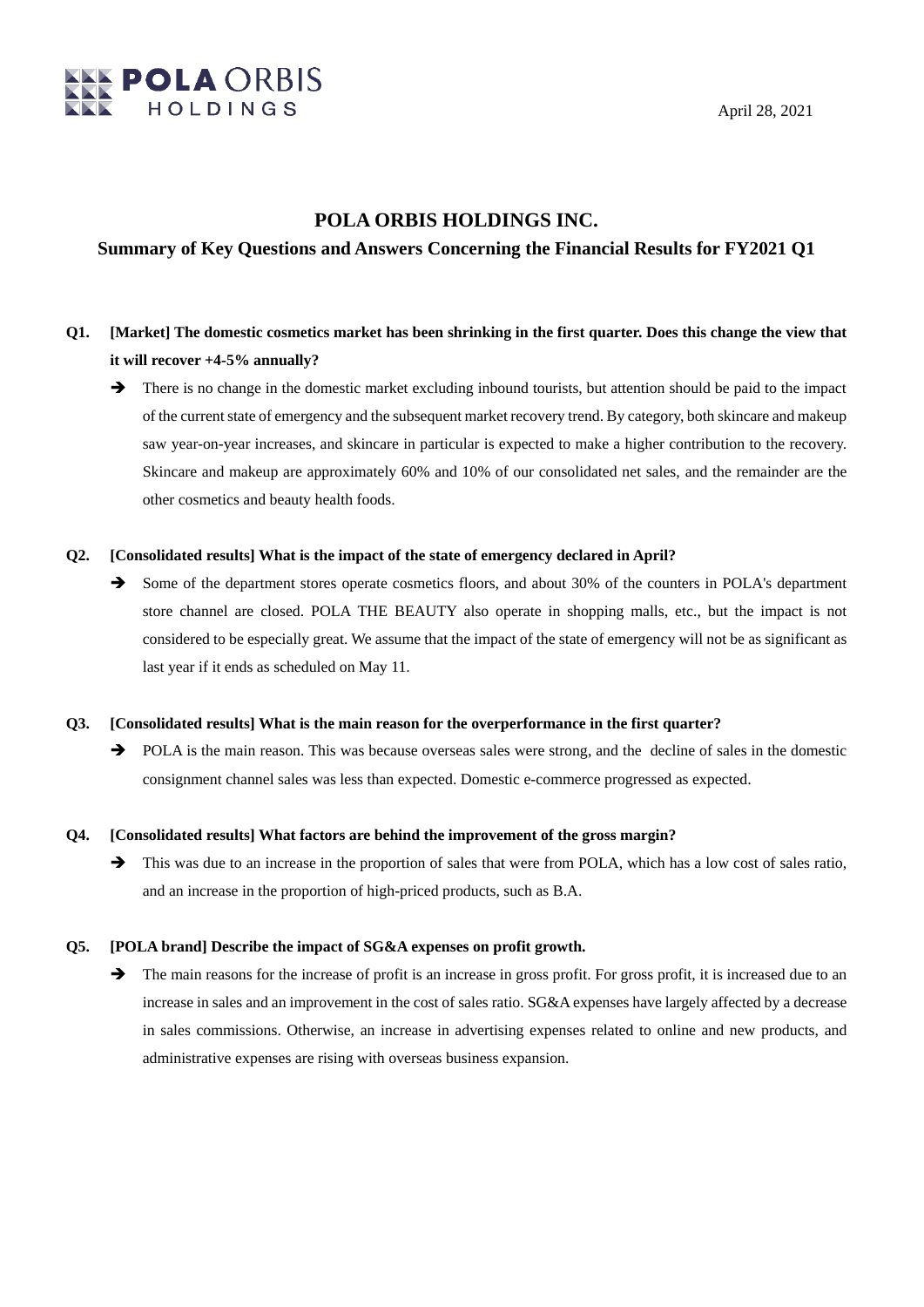# **Q6. [POLA brand] Is the increase in the proportion of overseas sales the main reason for the larger increase in profits in contrast with the increase in sales?**

The operating profit margin of the overseas business is higher than that of the domestic business, exceeding 20%. We will continue to invest in growth aimed at expanding sales maintaining the operating profit margin at a level of 20% or more. In the domestic business as well, profitability is rising due to the impact of a decrease in variable costs in the consignment sales channel and the streamlining of fixed costs. The goal is to establish a highly profitable business model through structural changes.

### **Q7. [POLA brand] About the progress of OMO (Online Merges with Offline).**

 $\rightarrow$  The completion of platforms across channels is planned from next fiscal year. Currently, e-commerce sites are being updated, and efforts are being made to create routes from online to offline.

#### **Q8. [POLA brand] Describe sustainable development.**

 $\rightarrow$  Despite uncertainties such as the impact of the state of emergency, the company expects sales to increase every quarter this fiscal year. In the mainstay consignment sales channel, aesthetic sales were about the same as in the previous year and the existing customer is returning. In terms of profits, there were some factors that improved profits in the consignment sales channel that are unique to first quarter, however from second quarter onwards, it is believed that the earnings structure can be improved compared to the previous year. In terms of products, the company is preparing products that will be noteworthy in the second half of the fiscal year, including the addition of new B.A. series items in July.

#### **Q9. [POLA brand overseas] Growth rate by region (year-on-year).**

Approximately ¥5.3 billion  $(+63%)$  in total overseas business, approximately ¥1.35 billion  $(+120%)$  in China, approximately ¥2.7 billion (+63%) in South Korea, approximately ¥0.85 billion (+45%) in Hong Kong, approximately ¥0.25 billion (+106%) in Taiwan, and approximately ¥0.1 billion (+34%) in Thailand.

# **Q10. [POLA brand overseas] Sales increased significantly year-on-year. Compared to October to December 2020, sales are almost unchanged. Is there seasonality?**

Due to the impact of COVID-19, in first half of 2020 the store openings in China did not progress as expected and were concentrated in the third quarter and onwards. The timing of shipments is also affected by factors such as the e-commerce shopping season.

## **Q11. [POLA brand overseas] In the second half of the year, the hurdle of the previous year may be high. Is it possible to exceed the initial plan, including the store openings on Hainan Island?**

 $\rightarrow$  There has been progress in the opening of multiple stores on Hainan Island, and the timing is being adjusted. We will proceed with negotiations to exceed the initial plan as much as possible.